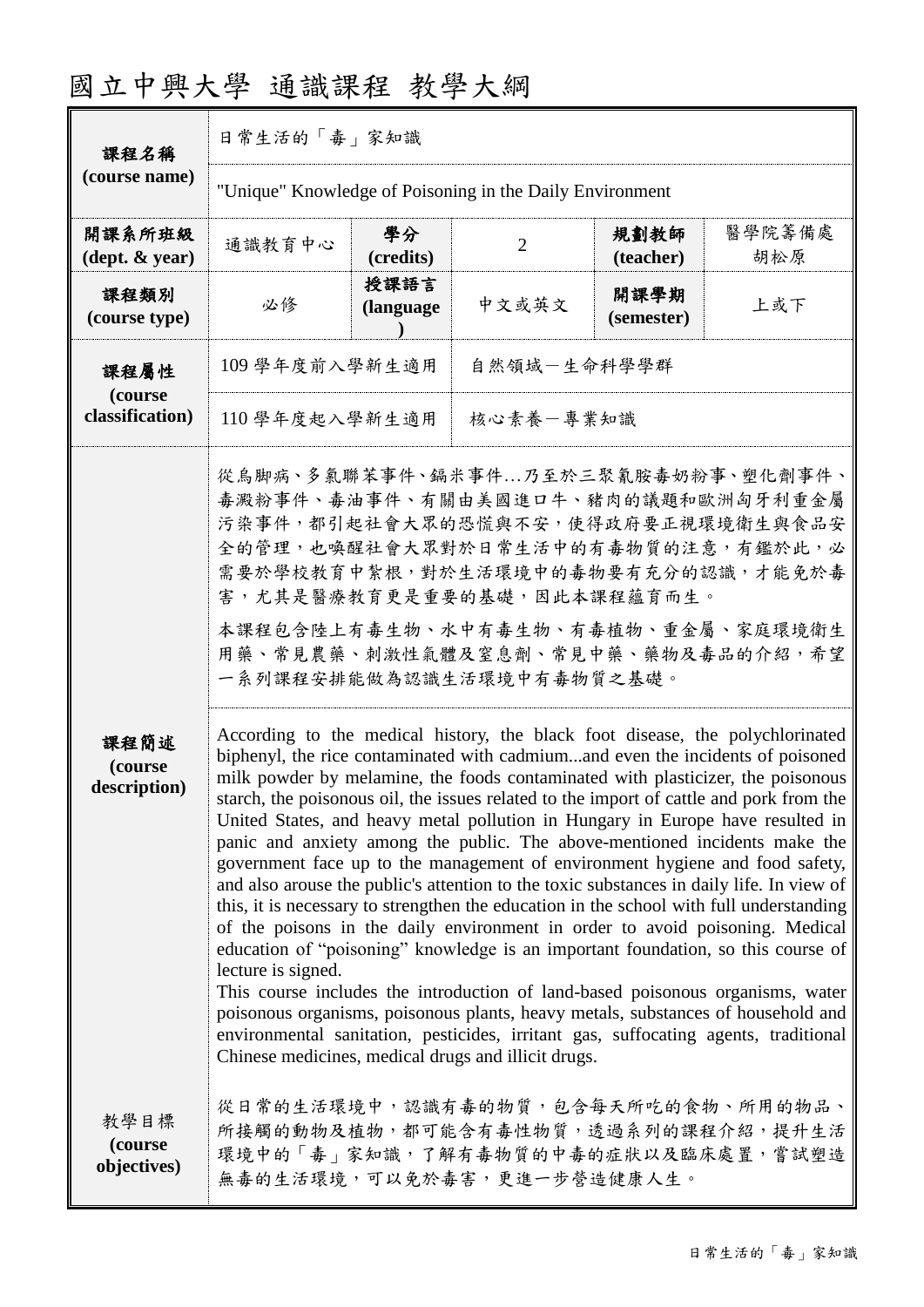|                                                                              |                       | Learn the toxic substances through the daily environment, including the food, the<br>materials, the animals, and plants, all of which may contain toxic substances.<br>"Unique" knowledge to understand the symptoms and clinical treatment of toxic<br>substances can create the non-toxic daily environment. We can avoid poisoning and<br>further create a healthy life. |          |  |        |          |
|------------------------------------------------------------------------------|-----------------------|-----------------------------------------------------------------------------------------------------------------------------------------------------------------------------------------------------------------------------------------------------------------------------------------------------------------------------------------------------------------------------|----------|--|--------|----------|
| 先修課程<br>(prerequisites)                                                      | 無(None)               |                                                                                                                                                                                                                                                                                                                                                                             |          |  |        |          |
| 核心能力配比 (六項加總100%)<br>(core learning outcomes)                                |                       |                                                                                                                                                                                                                                                                                                                                                                             |          |  |        |          |
|                                                                              | 人文素養 40% 科學素養 30%     | 溝通能力0%                                                                                                                                                                                                                                                                                                                                                                      | 創新能力 10% |  | 國際視野0% | 社會關懷 20% |
| 教學方法 (teaching methods)                                                      |                       | 學習評量方式 (evaluation)                                                                                                                                                                                                                                                                                                                                                         |          |  |        |          |
| 講授                                                                           |                       | 出席率與學習態度10%<br>期中考 40%<br>期末考 50%                                                                                                                                                                                                                                                                                                                                           |          |  |        |          |
| 授課內容(單元名稱與內容、習作 / 考試進度、備註)<br>(course content and homework / tests schedule) |                       |                                                                                                                                                                                                                                                                                                                                                                             |          |  |        |          |
| 週次                                                                           | 單元主題與內容               |                                                                                                                                                                                                                                                                                                                                                                             |          |  |        |          |
| 第一週                                                                          | 「毒」家課程:課程暨毒物學簡介       |                                                                                                                                                                                                                                                                                                                                                                             |          |  |        |          |
| 第二週                                                                          | 「毒」家知識:中毒症狀基本常識       |                                                                                                                                                                                                                                                                                                                                                                             |          |  |        |          |
| 第三週                                                                          | 「毒」家症狀:中毒基本急救處置       |                                                                                                                                                                                                                                                                                                                                                                             |          |  |        |          |
| 第四週                                                                          | 「毒」家動物:哪些陸上動物具有毒性?    |                                                                                                                                                                                                                                                                                                                                                                             |          |  |        |          |
| 第五週                                                                          | 「毒」家動物:哪些水中動物具有毒性?    |                                                                                                                                                                                                                                                                                                                                                                             |          |  |        |          |
| 第六週                                                                          | 「毒」家植物:哪些植物具有毒性?(一)   |                                                                                                                                                                                                                                                                                                                                                                             |          |  |        |          |
| 第七週                                                                          | 「毒」家植物:哪些植物具有毒性?(二)   |                                                                                                                                                                                                                                                                                                                                                                             |          |  |        |          |
| 第八週                                                                          | 「毒」家用品:哪些家庭環境衛生用品有毒性? |                                                                                                                                                                                                                                                                                                                                                                             |          |  |        |          |
| 第九週<br>期中考                                                                   |                       |                                                                                                                                                                                                                                                                                                                                                                             |          |  |        |          |
| 第十週                                                                          | 「毒」家農藥:常見農藥中毒有哪些?(一)  |                                                                                                                                                                                                                                                                                                                                                                             |          |  |        |          |
| 第十一週                                                                         | 「毒」家農藥:常見農藥中毒有哪些?(二)  |                                                                                                                                                                                                                                                                                                                                                                             |          |  |        |          |
| 第十二週                                                                         | 「毒」家氣體:常見刺激性氣體及窒息劑    |                                                                                                                                                                                                                                                                                                                                                                             |          |  |        |          |
| 第十三週                                                                         | 「毒」家毒物:常見工業暨化學毒性物質    |                                                                                                                                                                                                                                                                                                                                                                             |          |  |        |          |
| 第十四週                                                                         | 「毒」家金屬:常見金屬中毒有哪些?     |                                                                                                                                                                                                                                                                                                                                                                             |          |  |        |          |
| 第十五週                                                                         |                       | 「毒」家毒品:常見毒品中毒有哪些?                                                                                                                                                                                                                                                                                                                                                           |          |  |        |          |
| 第十六週                                                                         | 「毒」家中藥:常見藥物中毒有哪些?     |                                                                                                                                                                                                                                                                                                                                                                             |          |  |        |          |
| 第十七週                                                                         | 「毒」家藥物:常見有毒中藥有哪些?     |                                                                                                                                                                                                                                                                                                                                                                             |          |  |        |          |
| 第十八週<br>期末考                                                                  |                       |                                                                                                                                                                                                                                                                                                                                                                             |          |  |        |          |
|                                                                              |                       |                                                                                                                                                                                                                                                                                                                                                                             |          |  |        |          |